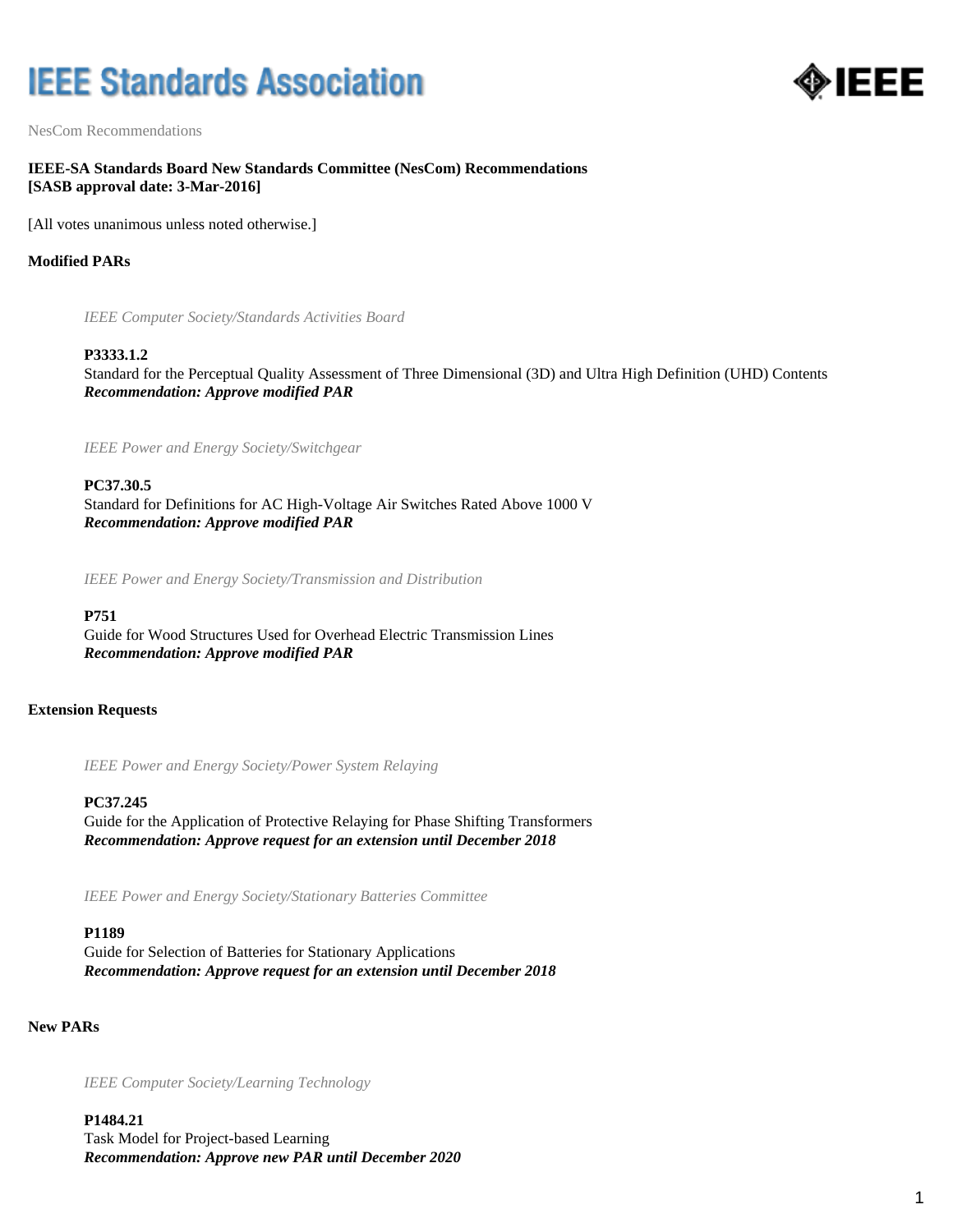*IEEE Communications Society/Standards Development Board*

## **P1913**

Software-Defined Quantum Communication *Recommendation: Approve new PAR until December 2020*

## **P1918.1**

Tactile Internet: Application Scenarios, Definitions and Terminology, Architecture, Functions, and Technical Assumptions *Recommendation: Approve new PAR until December 2020*

### **P1920.1**

Aerial Communications and Networking Standards *Recommendation: Approve new PAR until December 2020*

*IEEE Dielectrics and Electrical Insulation Society/Standards Committee*

## **P1820**

Guide on the Selection of Transmission and Distribution Insulators with Respect to Cold Weather Conditions *Recommendation: Approve new PAR until December 2020*

#### *IEEE Power and Energy Society/Substations*

#### **P2680**

Recommended Practice for Databases used in Utility Automation Systems *Recommendation: Defer new PAR until the next NesCom meeting with a request to add to response to outstanding comment.*

*IEEE Power and Energy Society/Transmission and Distribution*

#### **P519.1**

Guide for Applying Harmonic Limits on Power Systems *Recommendation: Approve new PAR until December 2020*

#### **P2030.10**

Standard for DC Microgrids for Rural and Remote Electricity Access Applications *Recommendation: Approve new PAR until December 2020*

#### **PARs for the Revision of Standards**

*IEEE Power and Energy Society/Nuclear Power Engineering*

#### **P627**

Standard for Qualification of Equipment Used in Nuclear Facilities *Recommendation: Approve PAR for the revision of a standard until December 2020*

*IEEE Power and Energy Society/Stationary Batteries Committee*

#### **P485** Recommended Practice for Sizing Lead-Acid Batteries for Stationary Applications